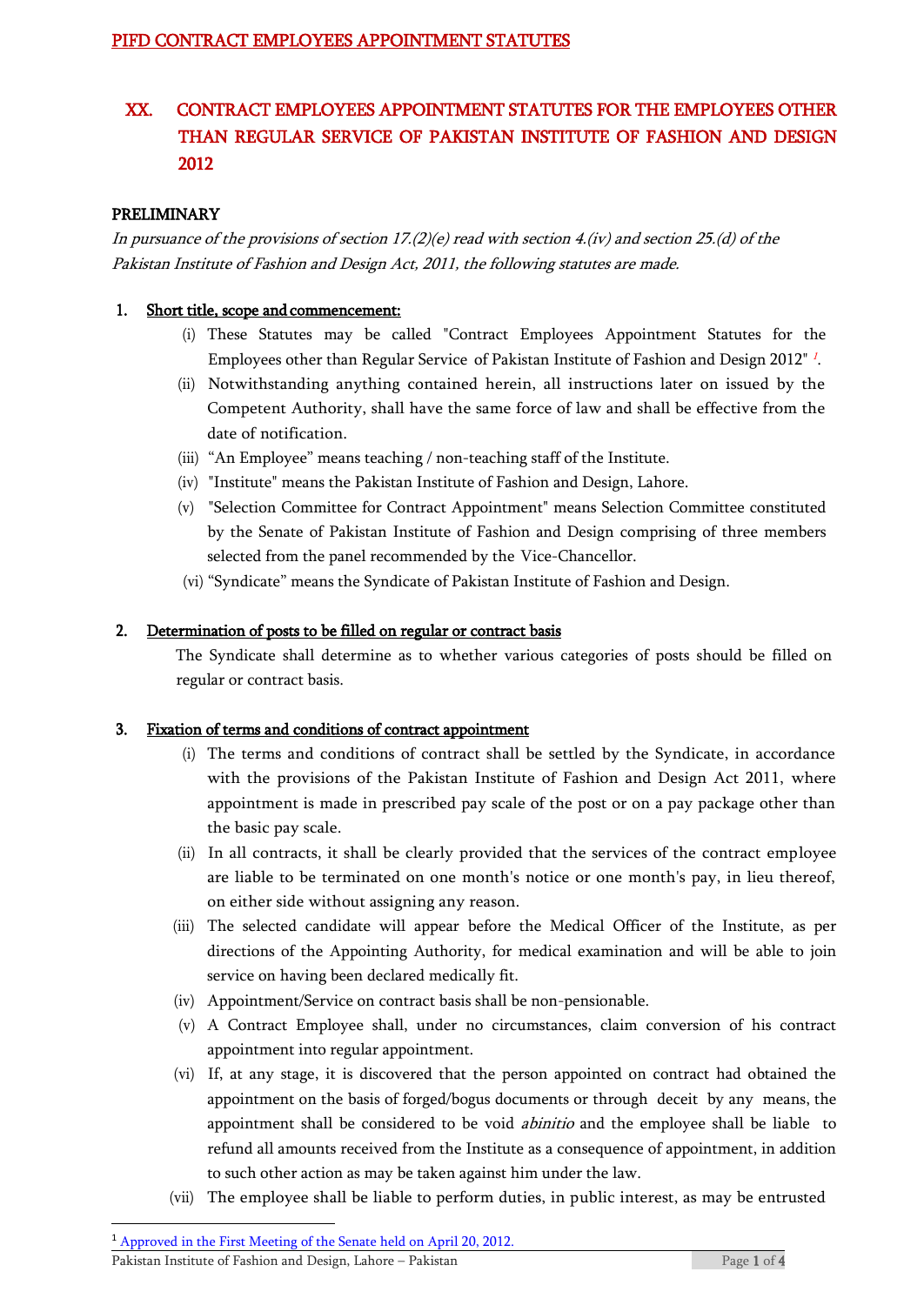by the Competent Authority from time to time.

(viii) The interpretation of the terms and conditions of contract and the decision in this behalf shall rest with the Syndicate.

#### 4. Leave

- (i) Casual leave not exceeding 15 days per year<sup>1</sup> shall be admissible. However, it can be availed on the basis of calculation of leave earned on monthly basis. Moreover, leave in excess of 10 days at one time shall not be allowed.
- (ii) Leave on medical grounds for 15 days, with  $pay^2$ , shall be admissible, on production of medical certificate by the Medical Officer of the Institute. However, if medical leave continues beyond three months, the contract shall be liable to be terminated.
- (iii) In case of female employees having served for at least 02 years, maternity leave with pay for 90 days <sup>3</sup> shall be admissible once in the tenure of five years.

## 5. Pay package

To attract the most competitive human resource available the policy envisages matching pay packages for contract appointments. Two broad categories of pay packages that may be offered are as under:

## (i) Where appointment is made in the prescribed pay scale of the post:

- (a) Package of pay and allowances as per pay scale of the Post, including any adhoc/special relief, etc.
- (b) 30% of the minimum of pay scale as social security benefit in lieu of pension.
- (c) Provided that persons who are already retired and getting pension shall not be eligible for this benefit when re-employed on contract.
- (d) Annual increment admissible as per pay scale of the post subject to evaluation of performance having been rated as very good.

## (ii) Where appointment is made on pay package other than the pay and allowances prescribed under the Basic Pay Scales:

- (a) A package of pay & allowances commensurate with the qualification/ experience prescribed for the job and as approved by the Syndicate on the recommendations of the Selection Committee.
- (b) Any adhoc/special relief etc., given to the regular employees, shall not be admissible. However, Evaluation Committee shall recommend grant of relief in each case for the approval of the Syndicate<sup>4</sup> .
- (c) Based on the merit of the case and evaluation of the performance, increment may be allowed by the Syndicate on the recommendation of Evaluation Committee constituted by the Vice-Chancellor.

## 6. Period of contract appointment and extension in contract

- (i) The initial period of contract appointment shall be three years and extendable up to five years.
- (ii) Where the post has been created for a specific period (e.g. project posts) the initial period of contract appointment shall be two years or the period for which the post has been created,

1

<sup>&</sup>lt;sup>1</sup> Calendar Year

 $2A$ mended in the  $2<sup>nd</sup>$  meeting of the Senate held on  $16<sup>th</sup>$  May 2013.

<sup>&</sup>lt;sup>3</sup>Amended in the 2<sup>nd</sup> meeting of the Senate held on 16<sup>th</sup> May 2013.

<sup>&</sup>lt;sup>4</sup>Amended in the 2<sup>nd</sup> meeting of the Senate held on 16<sup>th</sup> May 2013.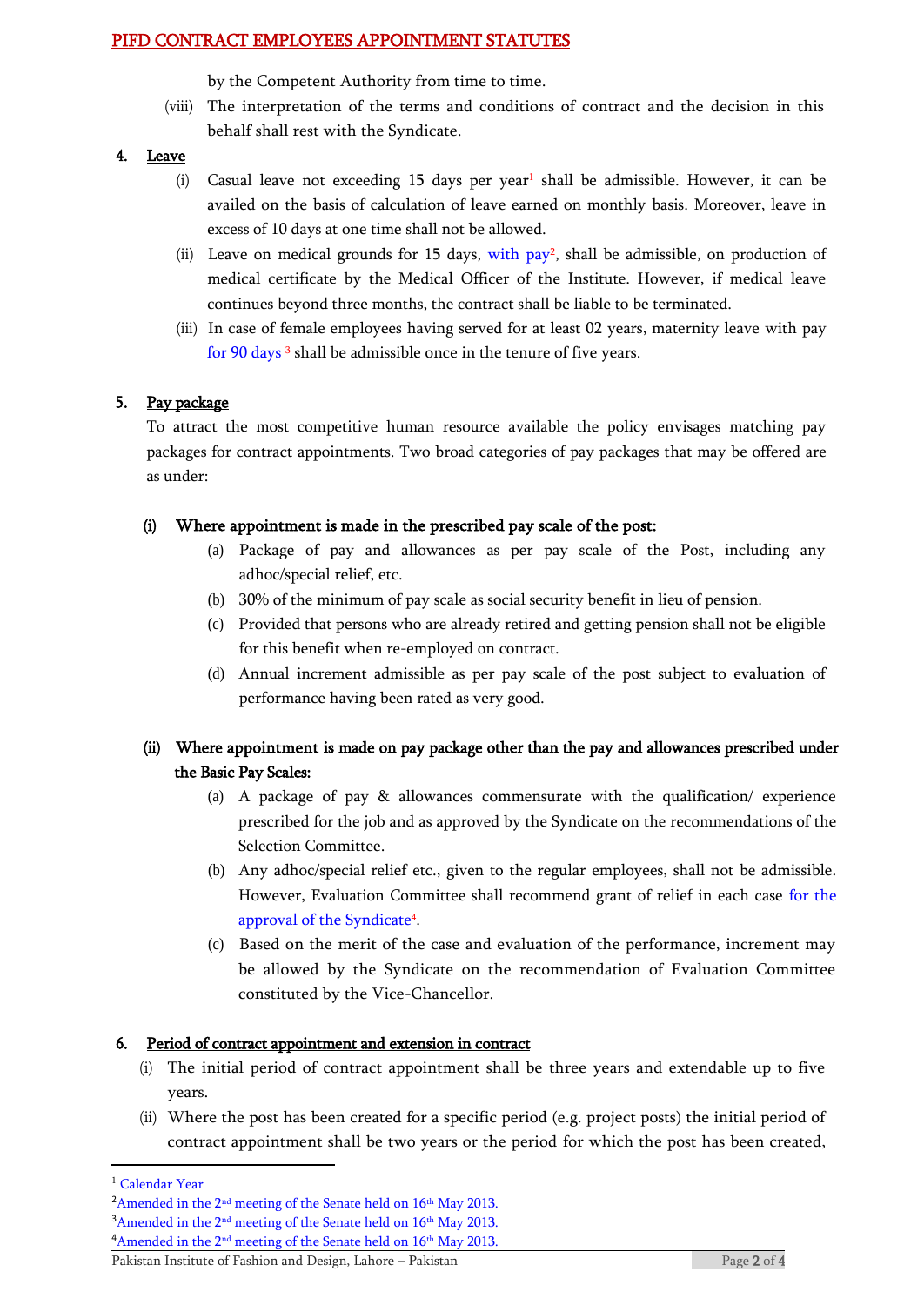whichever is less.

- (iii) Extension in contract of appointment shall not be claimed as a matter of right. It may be granted up to three years or less on merits of the case.
- (iv) Ban on recruitment shall not be applicable in the case of extension in contract period of an existing contract employee.
- (v) Decision regarding extension in contract of appointment shall be made by the Syndicate well before expiry of the contract period of an employee.
- (vi) If no extension is granted on expiry of the contract of appointment, the employee shall not continue in service. The office of the Treasurer must ensure that salary is not released to an employee whose contract of appointment stands expired or terminated.

#### 7. Contract appointments to be non-transferable

Contract appointments shall be post-specific and non-transferable. Contract employee shall not, under any circumstances, claim any right for transfer from one post to another.

#### 8. Monitoring and evaluation of performance of contract employees

- (i) Appointing/ supervisory authorities will exercise due and regular vigilance on the performance of contract employees to ensure that only efficient and suitable employees are allowed to continue in service.
- (ii) The performance of contract employees shall be assessed on annual/special basis, by the immediate superior authorities on the prescribed proforma.

#### 9. Termination of contract appointment

- (i) Contract appointment is liable to be terminated on one month's notice or one month's pay, in lieu thereof, on either side without assigning any reason. However, in case a faculty member opts to resign, he will have to give prior notice of one month or the period till completion of ongoing semester, whichever is later.
- (ii) During the currency of contract of appointment, the services may be terminated after it is determined that performance of the contract employee is unsatisfactory or he is guilty of inefficiency, misconduct or corruption.

#### 10. Policy framework for regular Institute employees who are appointed on contract basis

(1) Eligibility: A confirmed and regular employee of the Institute may apply for appointment on contract basis only with the prior approval of the Appointing Authority.

(2) Pay and allowances: A confirmed and regular employee of the Institute when appointed on contract, shall draw pay and allowances as per terms and conditions of the contract. During the contract appointment protection of pay last drawn against substantive post shall not be admissible.

(3) Terms and conditions of employment: A regular employee, when appointed on contract, shall be governed by the terms and conditions of the contract. He shall not be entitled to claim any benefit as regular employee unless specifically provided in the terms & conditions of the contract.